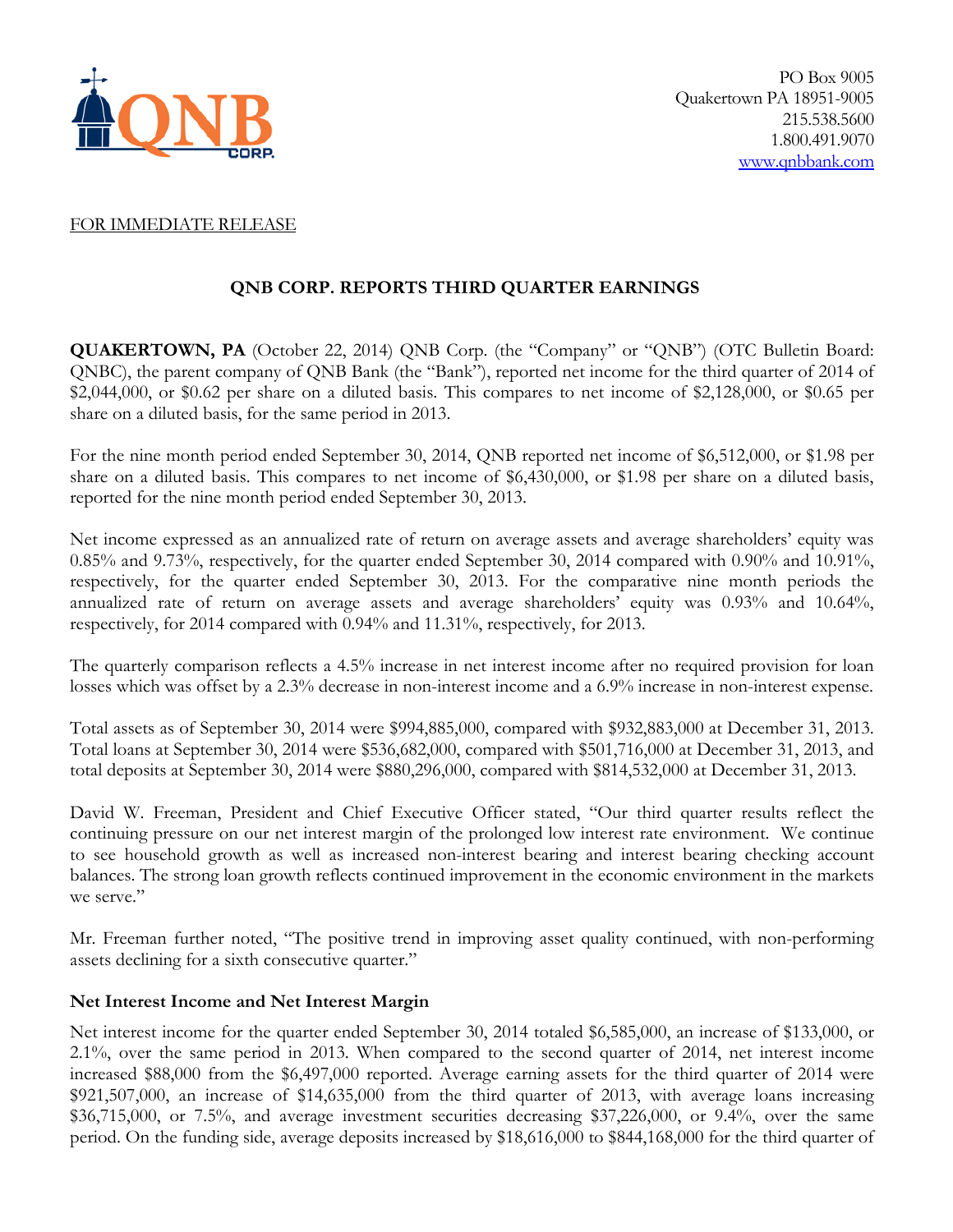### Page 2 of 5

2014 with increases in non-interest bearing demand deposits and interest bearing transaction accounts, municipal deposits and savings accounts offsetting declines in money market and time deposit balances.

The prolonged low interest rate environment and competitive rate environment for loans has continued to exert pressure on asset yields as longer term assets reprice to lower interest rate levels while funding costs are near their implied floors. The change in the mix of earning assets with loans representing a larger proportion of earning assets has helped maintain the net interest margin. The net interest margin remained at 3.04% for the third quarter of 2014 compared to the third quarter of 2013, declining 14 basis points from 3.18% for the second quarter of 2014. The average rate earned on earning assets declined three basis points from 3.57% for the third quarter of 2013 to 3.54% for the third quarter of 2014. When comparing the change in the yield on earning assets between the two third quarter periods, the yield on loans declined 17 basis points from 4.66% for the third quarter of 2013 to 4.49% for the third quarter of 2014 while the yield on investment securities increased three basis points to 2.48% for the third quarter of 2014 from 2.45% for the same 2013 quarter. In comparison, the interest rate paid on interest-bearing deposits declined by one basis point to 0.59% for the third quarter of 2014 compared to the third quarter of 2013. The cost of interest-bearing liabilities declined four basis points from 0.62% to 0.58% comparing the same time periods.

# **Asset Quality, Provision for Loan Loss and Allowance for Loan Loss**

QNB closely monitors the quality of its loan portfolio and considers many factors when performing a quarterly analysis of the appropriateness of the allowance for loan losses and calculating the required provision for loan losses. This analysis considers a number of relevant factors including: specific impairment reserves, historical loan loss experience, general economic conditions, levels of and trends in delinquent and non-performing loans, levels of classified loans, trends in the growth rate of loans and concentrations of credit.

Based on this analysis, QNB recorded no provision for loan losses in any of the first three quarters of 2014 while \$150,000 was recorded in the third quarter of 2013. QNB's allowance for loan losses of \$8,366,000 represents 1.56% of total loans at September 30, 2014 compared to an allowance for loan losses of \$8,925,000, or 1.78% of total loans, at December 31, 2013 and \$8,995,000, or 1.85% of total loans, at September 30, 2013. Net loan charge-offs were \$534,000 for the third quarter of 2014 compared with net charge-offs of \$586,000 for the third quarter of 2013. For the nine month periods ended September 30, 2014 and 2013 net loan chargeoffs were \$559,000 and \$1,027,000, respectively.

Asset quality has continued the trend of steady improvement over the past year with total non-performing assets of \$17,962,000 at September 30, 2014 compared with \$20,308,000 as of December 31, 2013 and \$23,389,000 as of September 30, 2013. Included in this classification are non-performing loans, other real estate owned (OREO) and repossessed assets, and non-performing pooled trust preferred securities. Total non-performing loans, which represent loans on non-accrual status, loans past due 90 days or more and still accruing interest and restructured loans were \$12,454,000, or 2.32% of total loans, at September 30, 2014 compared with \$15,414,000, or 3.07% of total loans, at December 31, 2013 and \$19,575,000, or 4.01% of total loans, at September 30, 2013. In cases where there is a collateral shortfall on non-accrual loans, specific impairment reserves have been established based on updated collateral values even if the borrower continues to pay in accordance with the terms of the agreement. Of the total amount of non-accrual loans at September 30, 2014, \$7,927,000 or approximately 75% of the loans classified as non-accrual, are current or past due less than 30 days as of the end of the quarter. In addition to the improvement in total non-performing loans when comparing the third quarter of 2014 with the same quarter of the prior year, loans classified as substandard or doubtful, which includes non-performing loans, continues to improve. At September 30, 2014 substandard or doubtful loans totaled \$33,369,000, a reduction of \$6,846,000, or 17.0%, from the \$40,215,000 reported as of September 30, 2013.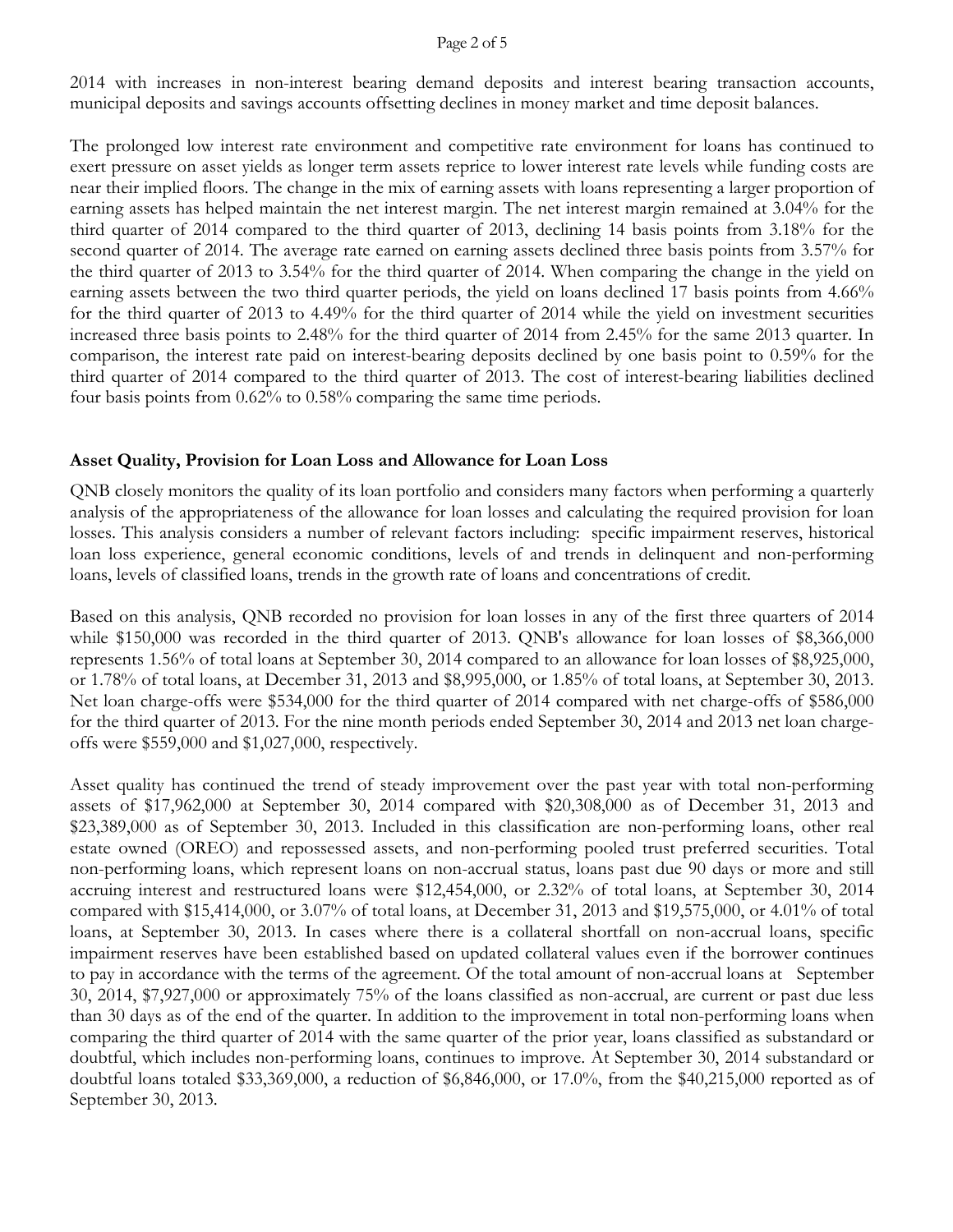#### Page 3 of 5

QNB had other real estate owned and other repossessed assets of \$3,046,000 as of September 30, 2014 compared with \$1,645,000 at September 30, 2013. Included in the September 30, 2014 amount is one property with a fair value of \$2,325,000 that is under an agreement of sale and is anticipated to close during the fourth quarter of 2014. Non-accrual pooled trust preferred securities are carried at fair value which was \$2,462,000, \$2,069,000, and \$2,169,000 at September 30, 2014, December 31, 2013 and September 30, 2013, respectively. The change in the carrying value of these securities reflects fluctuation in their fair value, not additional security purchases.

### **Non-Interest Income**

Total non-interest income was \$1,517,000 for the third quarter of 2014, a decline of \$36,000 compared with the same period in 2013. During the quarter net gains on trading activity contributed \$40,000 to non-interest income and represents realized and unrealized gains and losses, net of expenses, on the municipal bond trading account portfolio that was started during the first quarter of 2014. Gain on sale of loans of residential mortgage loans, at \$110,000 in the third quarter 2014 increased \$74,000 compared to the same period in 2013. Negatively impacting non-interest income in the quarter were declines in retail brokerage income and net gain on investment securities for third quarter 2014, which decreased \$27,000 and \$123,000, compared to the same period in 2013.

## **Non-Interest Expense**

Total non-interest expense was \$5,478,000 for the third quarter of 2014, an increase of \$355,000, or 6.9%, compared to \$5,123,000 for the third quarter of 2013. Salaries and benefits expense increased \$272,000, or 10.1%, when comparing the two quarters with the majority of this increase, \$149,000, related to benefits expense. Medical costs comprise the largest portion of the benefits increase when comparing the quarters. The remaining \$123,000 increase in salary and benefits costs is due primarily to an accrual for 2014 incentive compensation. Net occupancy as well as furniture and fixtures expense increased \$52,000, or 6.4%. The majority of this increase relates to increased rental expense and real estate taxes, as well as higher depreciation expense on buildings and improvements, increased amortization cost of software and increased equipment maintenance costs.

## **About the Company**

QNB Corp. is the holding company for QNB Bank, which is headquartered in Quakertown, Pennsylvania. QNB Bank currently operates eleven branches in Bucks, Montgomery and Lehigh Counties and offers commercial and retail banking services in the communities it serves. In addition, the Company provides securities and advisory services under the name of QNB Financial Services through Investment Professionals, Inc., a registered Broker/Dealer and Registered Investment Advisor, and title insurance as a member of Laurel Abstract Company LLC. More information about QNB Corp. and QNB Bank is available at www.qnbbank.com.

## **Forward Looking Statement**

This press release may contain forward-looking statements as defined in the Private Securities Litigation Act of 1995. Actual results and trends could differ materially from those set forth in such statements due to various factors. Such factors include the possibility that increased demand or prices for the Company's financial services and products may not occur, changing economic and competitive conditions, technological developments, and other risks and uncertainties, including those detailed in the Company's filings with the Securities and Exchange Commission, including "Item lA. Risk Factors," set forth in the Company's Annual Report on Form 10-K for the fiscal year ended December 31, 2013. You should not place undue reliance on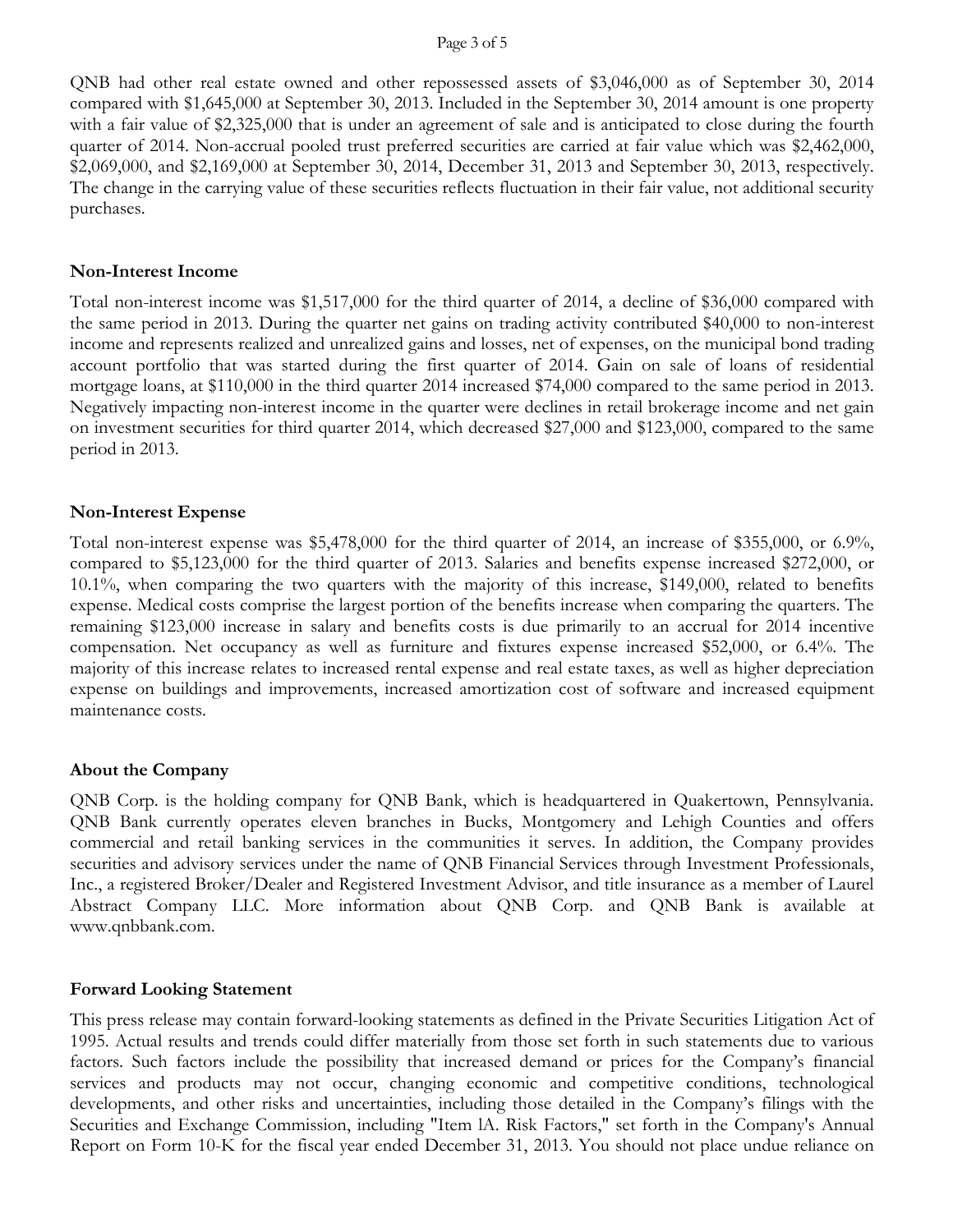#### Page 4 of 5

any forward-looking statements. These statements speak only as of the date of this press release, even if subsequently made available by the Company on its website or otherwise. The Company undertakes no obligation to update or revise these statements to reflect events or circumstances occurring after the date of this press release.

#### **QNB Corp. Consolidated Selected Financial Data (unaudited)**

#### **(Dollars in thousands)**

| <b>Balance Sheet (Period End)</b>                         | 9/30/14      | 6/30/14      | 3/31/14      | 12/31/13     | 9/30/13      |
|-----------------------------------------------------------|--------------|--------------|--------------|--------------|--------------|
| Assets                                                    | \$994,885    | \$915,875    | \$934,092    | \$932,883    | \$939,115    |
| Investment securities                                     |              |              |              |              |              |
| Trading                                                   | 4,122        | 4,531        | 4,485        |              |              |
| Available-for-sale                                        | 362,468      | 344,277      | 359,452      | 388,670      | 407,248      |
| Held-to-maturity                                          | 146          | 146          | 146          | 146          | 146          |
| Loans receivable                                          | 536,682      | 521,979      | 521,856      | 501,716      | 487,537      |
| Allowance for loan losses                                 | (8,366)      | (8,900)      | (8, 819)     | (8,925)      | (8,995)      |
| Net loans                                                 | 528,316      | 513,079      | 513,037      | 492,791      | 478,542      |
| Deposits                                                  | 880,296      | 796,656      | 814,234      | 814,532      | 827,952      |
| Demand, non-interest bearing                              | 82,983       | 83,278       | 80,029       | 75,987       | 75,123       |
| Interest-bearing demand, money market and savings         | 550,962      | 471,486      | 495,134      | 499,000      | 508,770      |
| Time                                                      | 246,351      | 241,892      | 239,071      | 239,545      | 244,059      |
| Short-term borrowings                                     | 28,648       | 34,100       | 32,935       | 35,156       | 28,058       |
| Long-term debt                                            |              |              | 5,000        | 5,000        | 5,000        |
| Shareholders' equity                                      | 83,328       | 82,631       | 79,010       | 75,625       | 75,743       |
| <b>Asset Quality Data (Period End)</b>                    |              |              |              |              |              |
| Non-accrual loans                                         | \$<br>10,559 | \$<br>12,573 | 12,824<br>S  | 13,453<br>S  | 15,329<br>\$ |
| Loans past due 90 days or more and still accruing         |              | 84           |              | 1            |              |
| Restructured loans                                        | 1,895        | 1,916        | 1,936        | 1,960        | 4,246        |
| Non-performing loans                                      | 12,454       | 14,573       | 14,760       | 15,414       | 19,575       |
| Other real estate owned and repossessed assets            | 3,046        | 2,833        | 2,825        | 2,825        | 1,645        |
| Non-accrual pooled trust preferred securities             | 2,462        | 2,393        | 2,238        | 2,069        | 2,169        |
| Non-performing assets                                     | 17,962       | 19,799<br>\$ | 19,823<br>\$ | 20,308<br>\$ | 23,389<br>\$ |
| Allowance for loan losses                                 | \$8,366      | \$8,900      | 8,819<br>\$  | 8,925<br>\$  | 8,995<br>\$  |
| Non-performing loans / Loans excluding held-for-sale      | 2.32%        | 2.79%        | 2.83%        | $3.07\%$     | $4.01\%$     |
| Non-performing assets / Assets                            | 1.81%        | 2.16%        | 2.12%        | 2.18%        | 2.49%        |
| Allowance for loan losses / Loans excluding held-for-sale | 1.56%        | 1.71%        | 1.69%        | 1.78%        | 1.85%        |